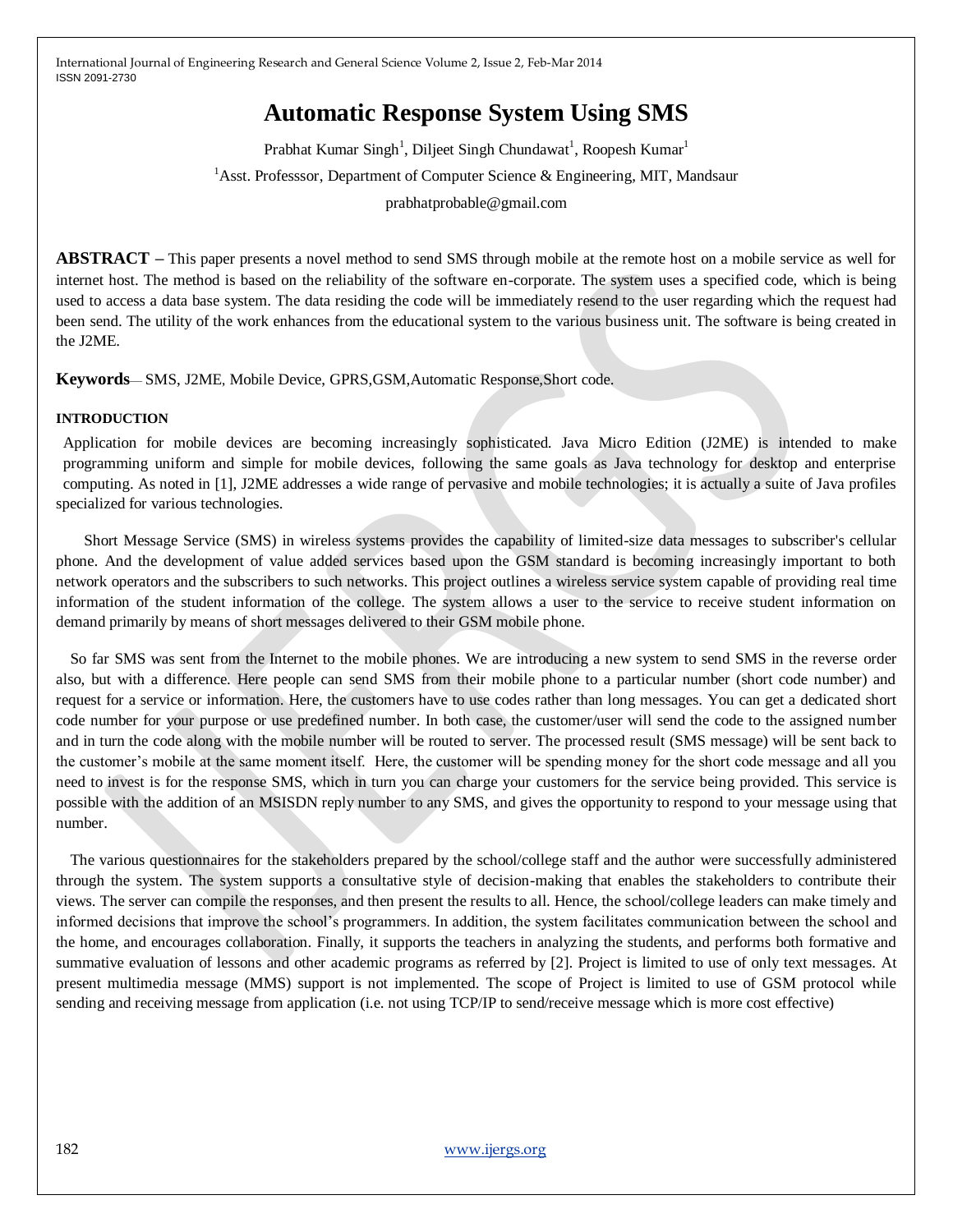#### **II LITERATURE REVIEW**

G. Lawton [9] proposed new techniques for coming generation of mobile phones will enable objects from enterprise systems to be distributed across a range of devices of different scales. This object mobility will provide for applications that can take advantage of device-local data and processes to support rich client interaction. However, such mobilized applications bring with them new challenges for the software architect. Distributed objects running on telephones or other small mobile devices will have to work within a number of key constraints, such as limitations on memory and available APIs, and the need to maintain data integrity.

#### **II.1 Classroom through interactive SMS**

 Classroom interactivity has a number of significant benefits: it promotes an active learning environment, provides greater feedback for lecturers, increases student motivation, and enables a learning community. On the other hand, interactive activities for large classes (over 100 students) have proven to be quite difficult. During the past six years the rapid proliferation of mobile devices, particularly cellular phones, in the student demographic has changed the levels of student access to information and communications technology (ICT) in the classroom - presenting an extraordinary opportunity to develop interactive classroom systems and to enhance students' learning experience. This paper aims to describe the development of a classroom interaction system as well as to understand the impact that mobile applications such as short -message-services (SMS) can have on students' learning experience. A variety of positive outcomes from the use of CFS technologies have been reported including improved understanding of important concepts increased student engagement and participation, improved quality of discussion in the classroom and a better teacher awareness of student difficulties [13]. . Mobile phones are regarded as essential devices by the student demographic and have the advantages of being familiar, permanently configured to work correctly, and battery lives generally measured in days rather than hours.

# **III PROBLEM FORMULATION**

Here we are taking the area of acquiring general information related to subject. The subject can be any education institute, professional organization, medical organization and many more. Let us suppose it could be an educational system and one want to know about general information related to a student. Such as his address, marks in current academic year, aggregate, age, roll number etc. One of the oldest methods is to go to institute & ask for that particular information. The drawback of this approach is the queue & wandering from one department to another in which user has to spend his precious time. An alternative approach is to call enquiry office but there are vast chances of that they will asked to call again & again or may be most of the times telephone lines are busy. Another approach is to check on related colleges websites in which user can login & find information. But to access an Internet, users need to have knowledge & facility of computer, which is not available everywhere, always.

The SMS is accepted by the program (JsmsEngine) running on computer i.e. application server. Listen for incoming SMS, if message received message and save to database (or file). System then will read the SMS message from database (or file) and interpret the keyword in the SMS for example: GET 12345 ABC (I would like the system to able, identify different keywords to perform different respond, white space will be used to determine end of the keyword). (Optional) if possible I would like the system to be customize to be respond on certain keyword (system admin will able to set the desire keyword and the system responds.) Later the system will be respond according to keyword in the SMS received (for example, SMS message received keyword is TITLE and system will respond back with a SMS "Hello world". Each different set of keyword will have a different set of respond. Java to Micro Edition will be used as language for mobile programming & Java data base connectivity & Jsms Engine for implementation of project. Here we are considering student database for case study but this project can also be developed for employee's information in an organization. The data flow of the system is shown in the Fig 1.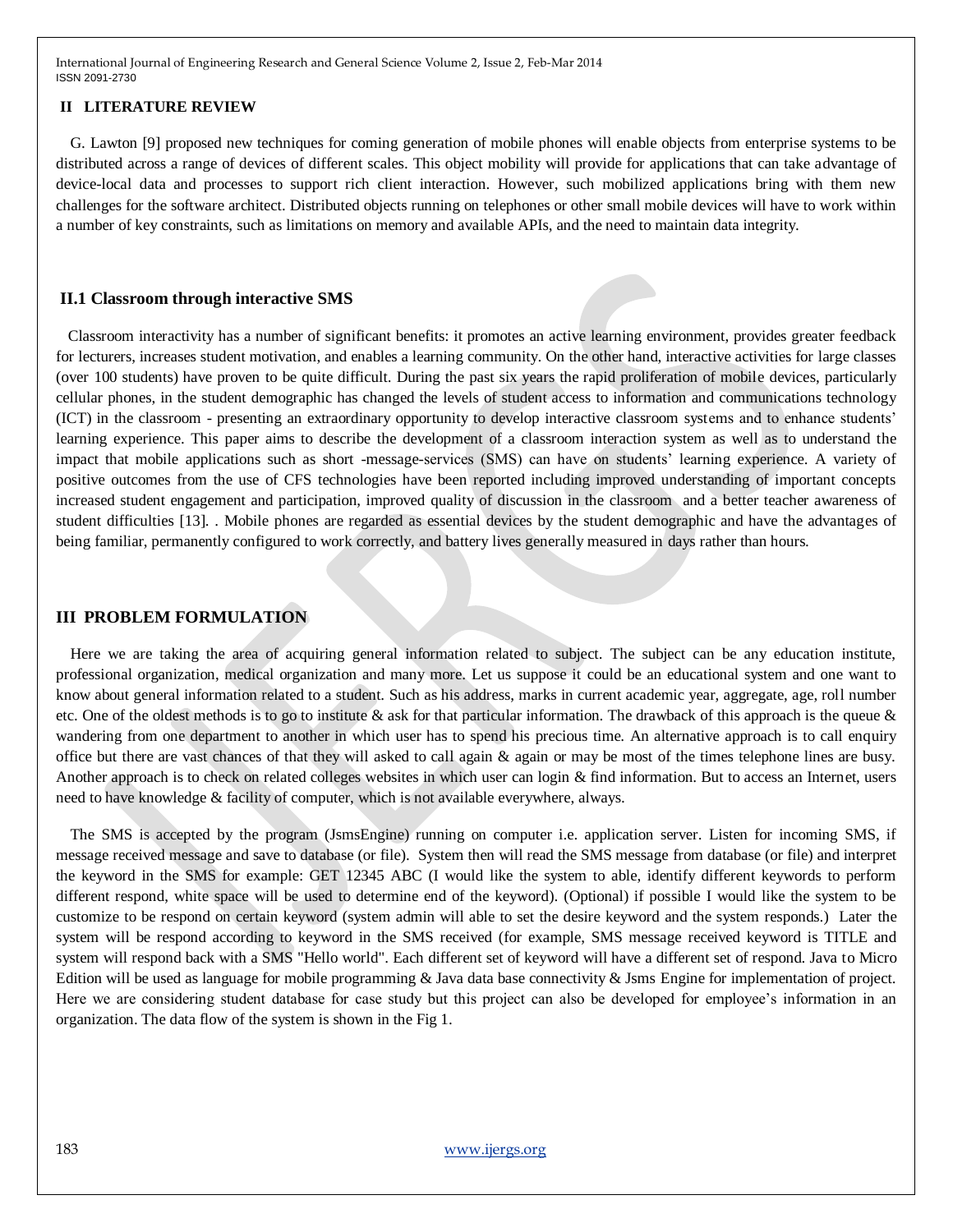

Fig1. Data Flow diagram

## **IV ARCHITECTURE REVIEW**

Architecture followed in this software is very simple three tier architecture as shown in Fig. 2, which has three different layers for three different type of task. The first one is *Presentation Layer or Application Layer* is the form which provides the user interface to either programmer or end user. Programmer uses this layer for designing purpose and to get or set the data back and forth. *Business Layer* is a layer which we use to write the function which works as a mediator to transfer the data from Application or presentation layer to data layer. In the three tier architecture we never let the data access layer to interact with the presentation layer. This layer has also a class where we declare the variable corresponding to the fields of the database which can be required for the application and make the properties so that we can get or set the data using these properties into the variables. These properties are public so that we can access its values. *Data Access Layer* is a class which we use to get or set the data to the database back and forth. This layer only interacts with the database. We write the database queries or use stored procedures to access the data from the database or to perform any operation to the database.



Fig 2 Three Tier Architecture

184 [www.ijergs.org](http://www.ijergs.org/)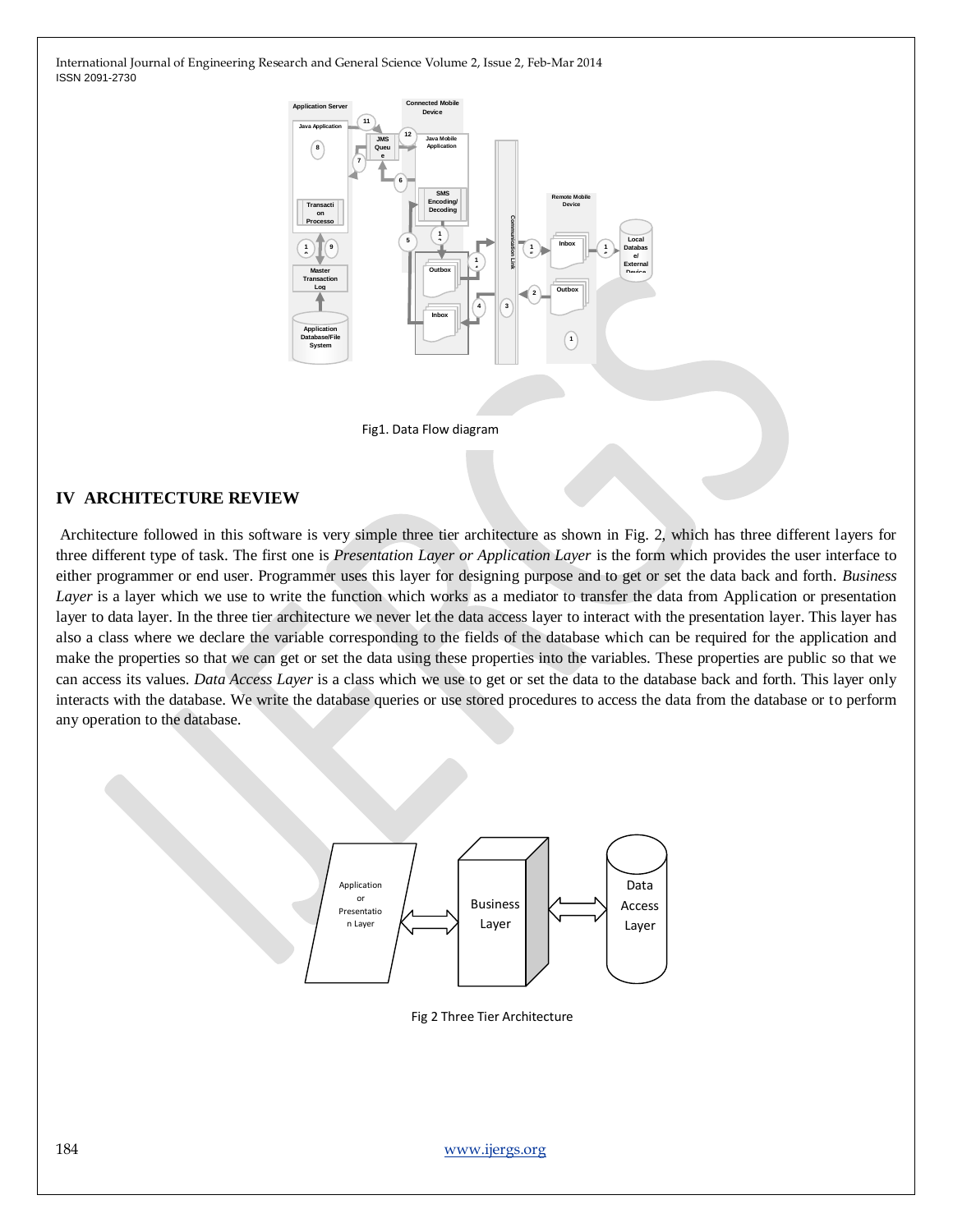Remote Mobile initiates a Data Request, frames a SMS manually or automatically and sends a SMS to the Mobile number of Connected Mobile Device as shown in Fig 3. Message sent over GSM link is then captured by operator and then redirected again over GSM link to Inbox of Connected Mobile Device Message in Inbox is then read by Java Mobile Application running on Mobile Device and suitable decoding (formatting) of message is done After Message is decoded to suitable format, message is sent to Java Messaging Service Queue (which is hosted on Application Server), via serial communication port Standard Java Application running on server retrieves the message from JMS Queue Standard Java Application frame a query as per message received, fire a Query through Transaction processor and retrieve desired data. Transaction processor too creates Log of data retrieved Standard Java Application posts data retrieved to JMS queue which then read by Java Mobile Application on Mobile Device and then decoded to suitable SMS format.



### **V.USE CASE DIAGRAM**

The Use case diagram is used to identify the primary elements and processes that form the system. The primary elements are termed as "actors" and the processes are called "use cases." The Use case diagram shows which actors interact with each use case. A use case diagram is a type of behavioral diagram. Its purpose is to present a graphical overview of the functionality provided by a system in terms of actors, their goals—represented as use cases—and any dependencies between these use cases. Component of Use Case Diagram- Use Cases, Actors, System boundary boxes (optional), Associations, Include, Extend, Generalization and Actor Generalization as shown in Fig 4.

## **V.1 CLASS DISCRIPTION**

Class diagrams are the blueprints and model the static structure of a system as shown in Fig 5. You can use class diagrams to model the objects that make up the system, to display the relationships between the objects, and to describe what those objects do and the services that they provide. Class diagrams are useful in many stages of system design, classes that often translate into actual software classes and objects when start writing code. During the implementation phase of a software development cycle, class diagram is used to convert models into code and to convert code into models.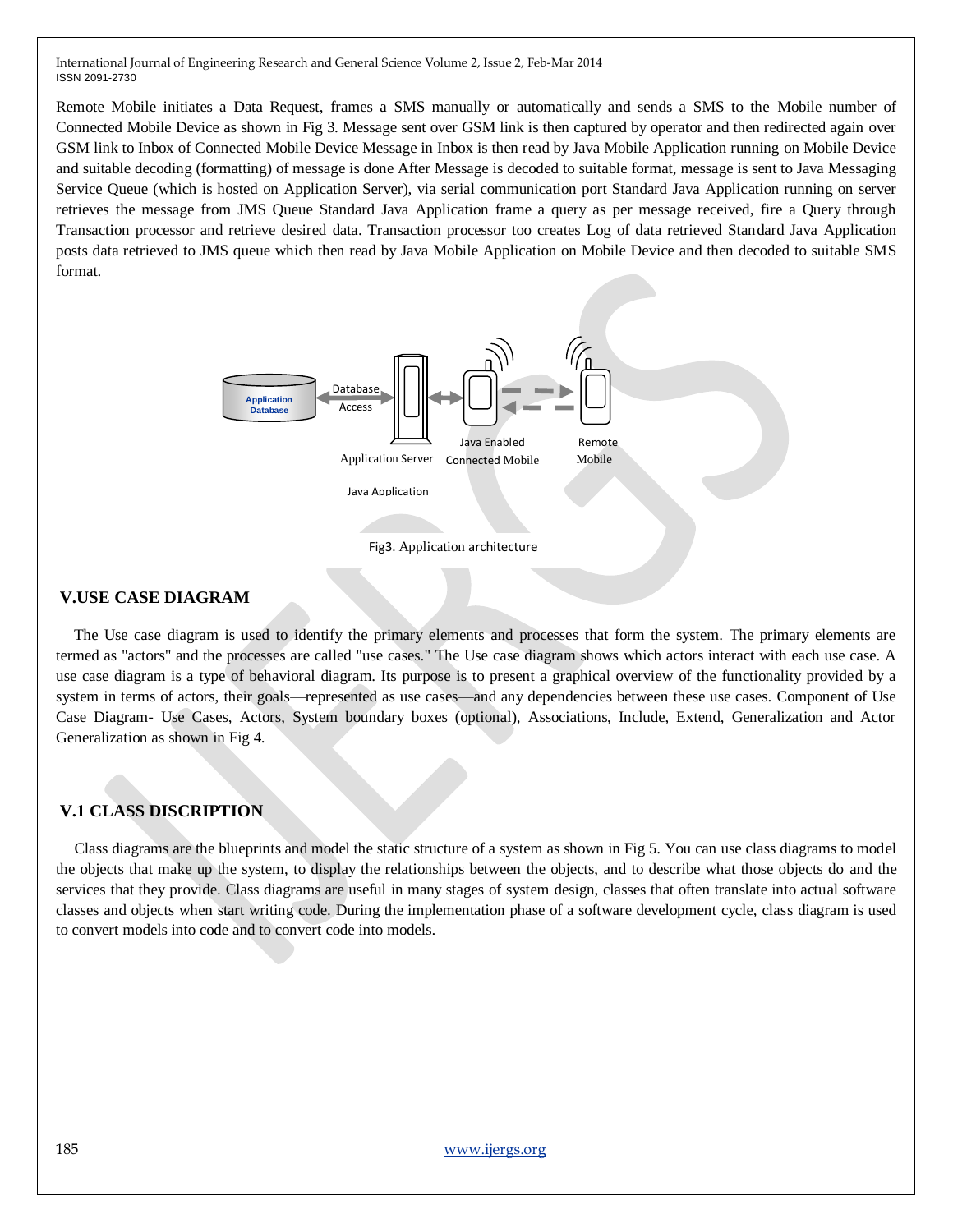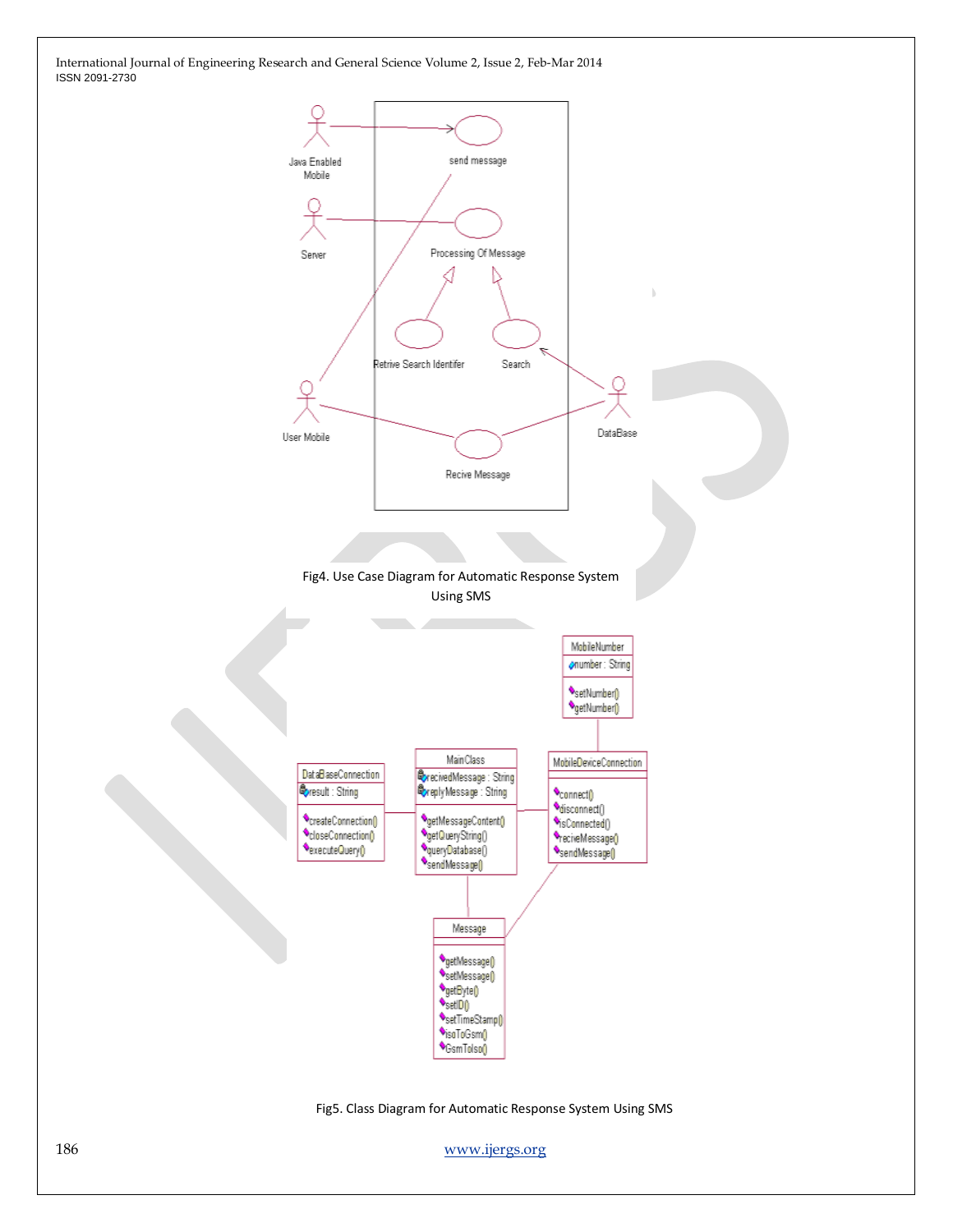# **V.2 SEQUENCE DIAGRAM**

Sequence diagrams model the flow of logic within system in a visual manner, enabling you both to document and validate your logic, and are commonly used for both analysis and design purposes as shown in Fig. 6. Sequence diagrams are the most popular artifact for dynamic modeling, which focuses on identifying the behavior of the system. A sequence diagram shows, as parallel vertical lines, different processes or objects that live simultaneously, and, as horizontal arrows, the messages exchanged between them, in the order in which they occur. This allows the specification of simple runtime scenarios in a graphical manner. The main purpose of a sequence diagram is to define event sequences that result in some desired outcome. The focus is less on messages themselves and more on the order in which messages occur; nevertheless, most sequence diagrams will communicate what messages are sent between a system's objects as well as the order in which they occur. The diagram conveys this information along the horizontal and vertical dimensions: the vertical dimension shows, top down, the time sequence of messages/calls as they occur, and the horizontal dimension shows, left to right, the object instances that the messages are sent to.



Fig6. Sequence Diagram for Automatic Response System

# **CONCLUSION**

The reasons for the enormous popularity of SMS have been the fact that this mechanism of sending and receiving messages not only saves time but costs less as well. The advantage for network operators has been the ease of deploying equipment from any vendors that implement the standard. Like other cellular standards. The above proposed and developed application is a mobile application for adding values to an institution. This application can only run on the cell phone having GPRS enabled services with them. This application can further be enhanced by adding various features to it like we can send and receive various information regarding students on a cell over the air (OTA).Even a student can view their assignments on the mobile phone by just using certain services that can be availed from the server. The scope of Project is limited to use of GSM protocol while sending and receiving message from application (i.e. not using TCP/IP to send/receive message which is more cost effective)